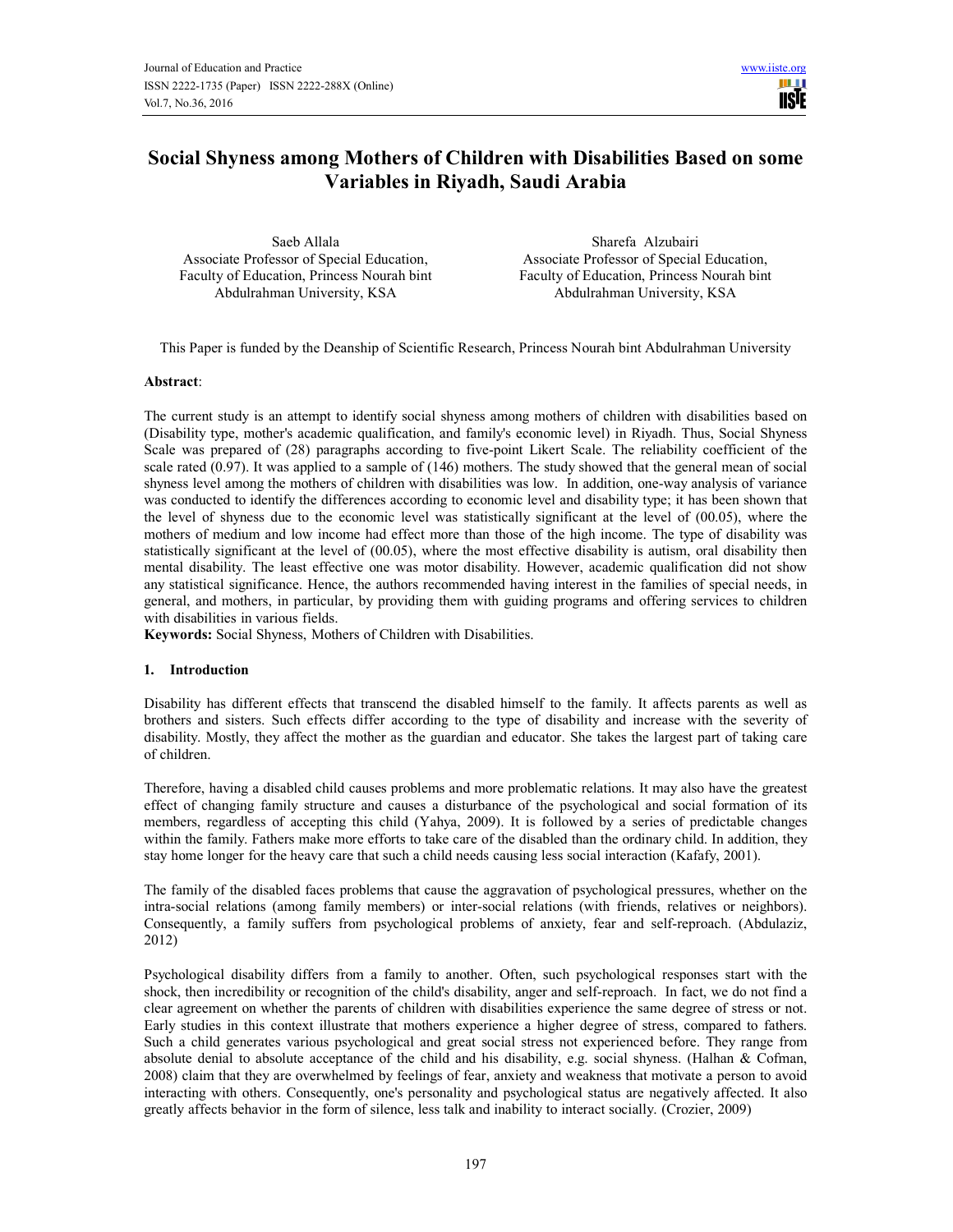Motherhood is one of the roles characterized with psychological stress; a mother bears burdens and she plays multiple roles because of giving birth to a child with disability because of personal interest in and interactive relationship with the child. That is, he is not an ordinary child but he requires a special interest because of disability. (Elnajar, 2012)

In addition, giving birth to a disabled child causes certain emotional responses by the mother (Merza, 2011). She also suffers from social isolation and some psychological disorders. She feels embarrassed by the child's behavior leading her to make him stay home for most of the time. Therefore, he loses interacting with others and improving some developmental aspects of the adaptive behavior. (Elnajar, 2012)

Shyness is an important issue in social interaction in its various forms. That is, it includes friendship, family and work relations. When shyness is high, the psychological and social adjustment of individuals is affected, communication is hindered and a person cannot express feelings appropriately before others and loses selfconfidence. Consequently, negative feelings are accumulated (Hoyos, 2006).

Despite the differences of shyness definitions, its components have been agreed upon to include: cognitive, emotional, behavioral and physiological aspects. Socially, it is defined as "an intentional grievous feeling of humulation and shame. It includes fear, sensitivity of dealing with others and inability to communicate with others. It has clear features of stuttering, shiver, inexpressiveness, fear of others and the other sex". (Shiver, 2008). There are a number of features that a shy person has, such as: difficulty of making social relation, avoiding eye contact, being distracted in speech, impatience and uncomfortability in social interaction. (Hussien, 2009)

A child with disability can affect family vocational performance of interaction, communication, fulfilling family roles, solving family problems, fulfilling psychological needs of children, family support, achieving personal and social development and family adjustment. Certainly, this affects some developmental aspects of adaptive behavior of a mentally disabled child (Elnajar, 2012). Such negative and wrong beliefs increase in some communities because parents think that the community refuses the disabled child. Hence, parents to be socially isolated only within the narrowest circumstances depriving themselves and their disabled children of natural life, increasing psychological and social burdens. (Kafafy, 2001; Abdulaziz, 2012)

Therefore, the scientific and theoretical significance of studying social shyness of the mother with disabilities appear because it provides us with much insight of the processes implied in social interaction with others. On one hand, when such interaction is easy and natural, its implied processes are hidden and are rarely observed by researchers. On the other hand, when there are obstacles that hinder or weaken social interaction, e.g. shyness, it deserves study and investigation to find a solution and improve interaction level. Disability, in its various forms, is one of the most obstacles of social communication between the family with disability and the surrounding environment. Disability forces the family to experience social withdrawal and isolation. Its impacts differ based on different factors, such as: type and severity of disability, social and economic level of the family and the academic qualification, accepting such disability and its real causes, whether hereditary or acquired, nature of services provided to the disabled and the level of official interest. Therefore, the current study aims to study social shyness of the mother with disability and its relation to some variables, such as: disability's type and economic, social and academic qualifications.

When reviewing the literature of social shyness and its relation to the mothers with disabilities, the authors noticed the rarity of studies related to these two variables. It is also noticed that shyness has been implicitly studies within psychological stress, affecting this family. Hence, conducting the current study is significant.

When shyness related to the mothers with disabilities is studied, it focuses on those mothers with a child or more with the following disabilities or disorders: mental, visual, hearing and physical disabilities as well as autism, emotional, behavioral, learning difficulties, attention deficit hyperactivity and communication disorders. World Health Organization's report (2011) indicated that the percentage of disability became higher, rating (15%) rather than (10%) reported in 1970s (Elkhateb, 2013). This is a significant issue because it addresses the families with disabilities; not less than (15%) of world population. Based on the former inputs, the current study investigates the effects of disability concerning shyness on mothers, in particular, and the variables affecting social shyness among the mothers with disabilities in Riyadh.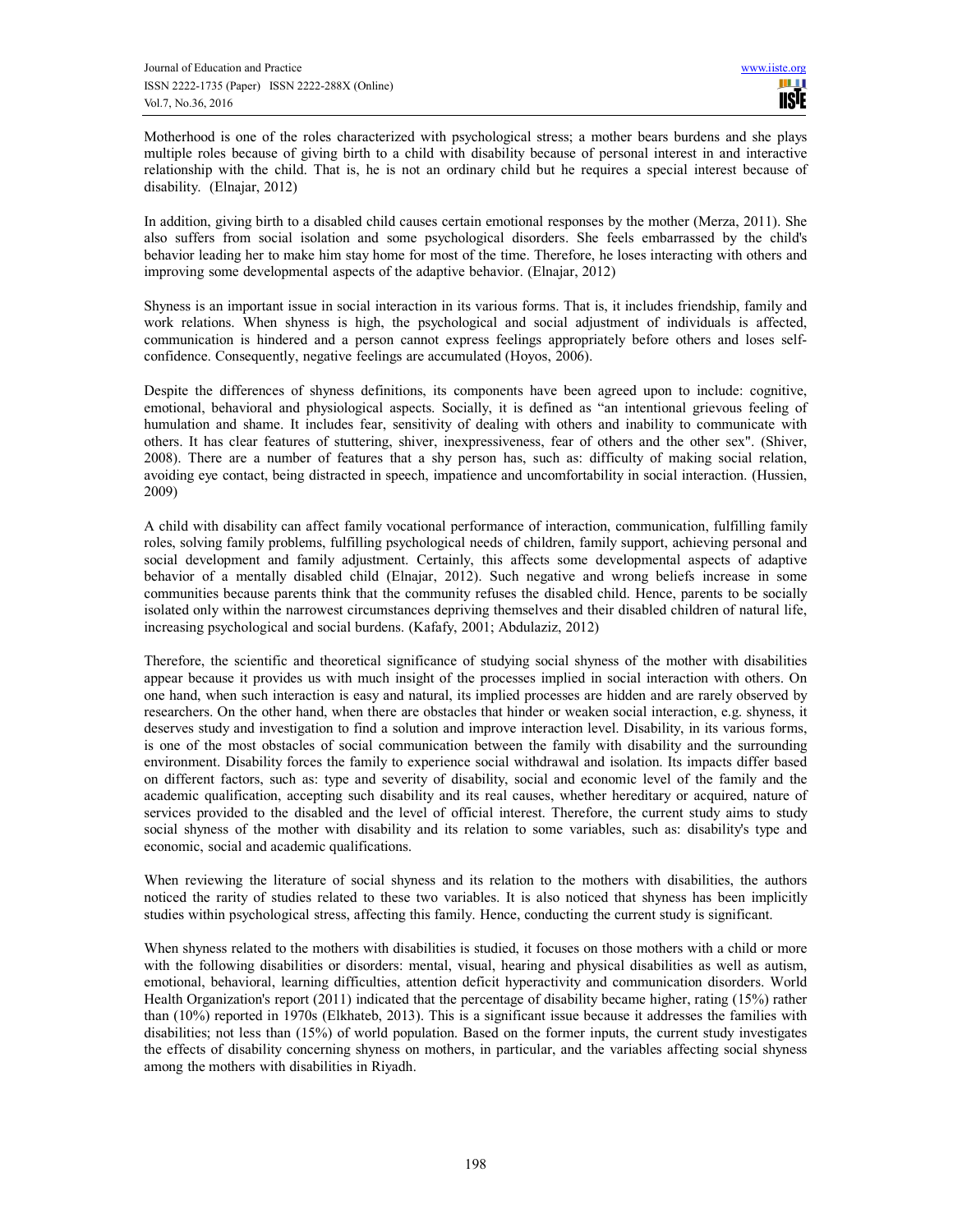# 2. Problem and questions

The current study aimed to identify: Social shyness among mothers of children with disabilities based on some variables in Riyadh. Its problem has been defined in answering the following questions:

- 1. What is the level of social shyness among mothers of children with disabilities based on (disability type, academic qualification and economic level) variables in Riyadh?
- 2. Is there a relationship between the level of social shyness and (disability type, academic qualification and economic level) variables among the mothers of children with disabilities in Riyadh?
- 3. What is the order for the variables that contribute to analyzing the variance in the shyness variable among the mothers of children with disabilities?

## 3. Significance

The significance of the current study lies in:

- To the authors' knowledge, the current study is the first to be conducted on mothers of children with disabilities in the Kingdom of Saudi Arabia, investigating the impact of social shyness. Hence, it contributes to enrich the Arab library in an attempt to bridge the gap in the field.
- It provides information on the effect of disability's type and the social and academic qualification on the mothers' social shyness. Consequently, specialists are helped handle those mothers.
- It reports the importance of paying attention to the obstacles of social interaction among the mothers of children with disabilities, working on mitigating them through sound understanding and considering them when dealing with such mothers by designing training and counseling programs for them.

#### 4. Conceptions

- 1. Social shyness: It is feeling uncomfortable in social situations and negative responses of the individual, e.g. tension, anxiety and perplexing. They are manifested in the form of physical symptoms or inability to contact effectively with others, erythrism, quick beating and inappropriate physical movements. They result from lack of confidence due to the negative thoughts of self and others. Here, social shyness is estimated on social shyness scale; the higher the degree is, the higher social shyness a mother has.
- 2. Mothers of children with disabilities: They are the mothers of one child or more, whether male or female with one of the following disabilities: mental, visual, hearing, autism and Down syndrome in Riyadh.
- Mental disability: A person who lacks certain aspects of personal competence manifested through low performance of the mental capabilities with a shortage of one adjustment skill or more, in one of the following aspects: intellectual, scientific, social, academic performance, free time, and self-guidance and selfcare skills. (Elrosan, 2012)
- Hearing disability: A person who suffers from hearing disability (to 70 dB or more), that hinders hearing in understanding speech, with or without an earphone. A person with weak hearing suffers from hearing loss of (35-69 dB). He finds it hard to understand speaking depending on hearing only with or without an earphone. (Halhan & Cofman, 2008)
- Visual disability: Loss of seeing that poses offering special education and supporting services. A person is educationally blind, if one is unable to learn depending on sight and uses braille method. A person suffers from weak sight, if losing sight does not prevent fully using sight; i.e. visual abilities to read can be exploited using magnifiers. (Elkhateeb, 2013)
- Autism: A person who has a neurodevelopment disorder in the early childhood. It affects various aspects that include shortages of social interaction, verbal and non-verbal communication, prototypical movements and limitedness of activities and interests. This appears clearly in the first three years of childhood. (Elzarea, 2012)
- Down syndrome It is a type of mental disability. It is the most common type of such disability at birth, representing (5-6 %) of them. However, it is an independent entity of mental disability, regarding causes and features. It is caused by the abnormality of chromosome No. (21) (Halhan & Cofman, 2008). Hence, the authors thought that they should be separated from mental disability in the current study.
- Multiple disabilities It means the coincidence of more than one disability, causing severe educational problems and cannot be referred to only one disability at special education programs (Halhan & Cofman, 2008)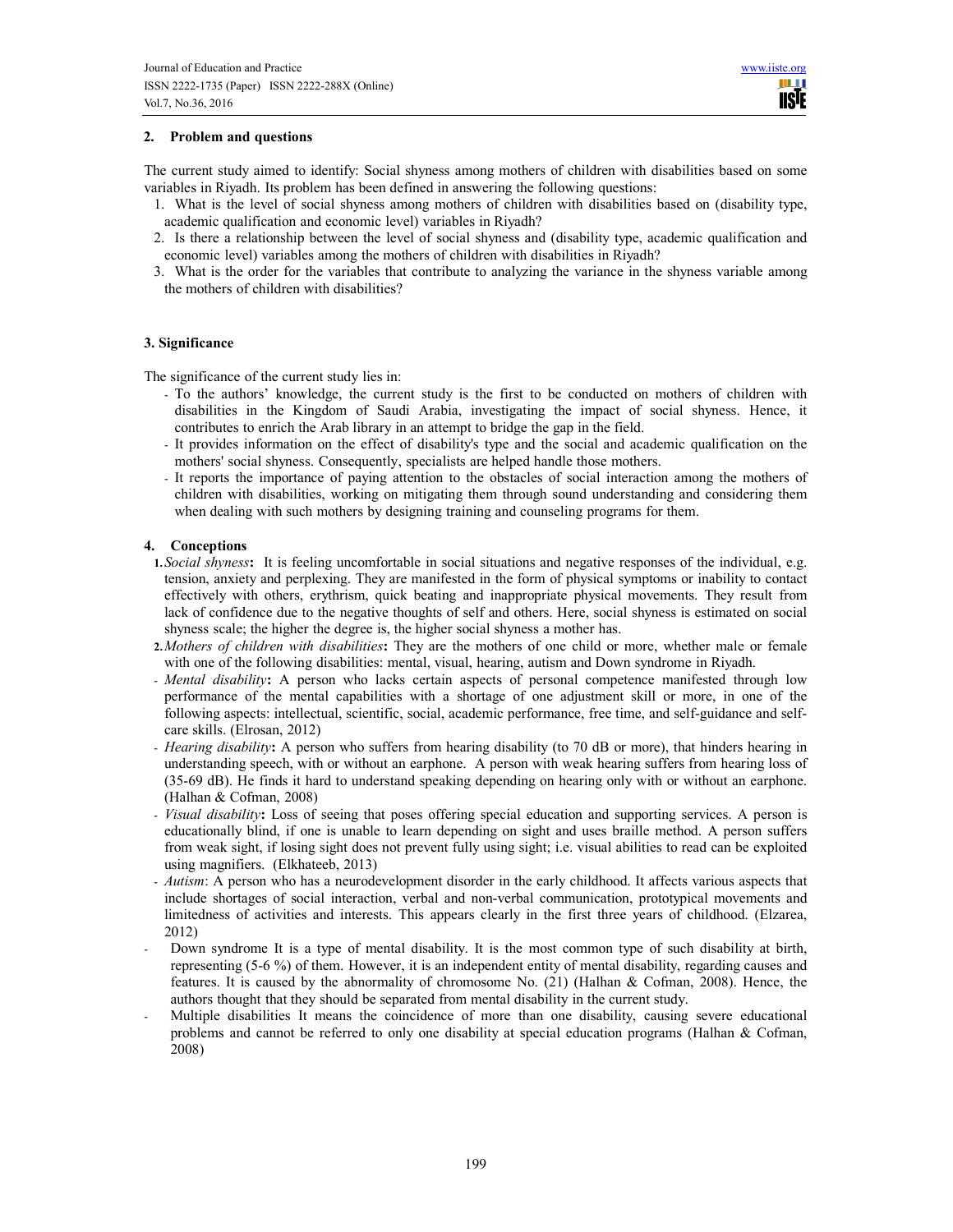# 5. limitations

The current study has been limited to:

- A sample of the mothers of children with disabilities who were randomly selected, in the following disabilities: (mental, hearing, visual and autism) at public and private disabled care centers in Riyadh in the academic year 1436- 1437H.
- Tool of the Study: The scale of social shyness among the mothers of children with disabilities; prepared by the authors.

## 6. Theoretical framework and literature review:

Currently, shyness is one of the common concepts that have several meanings and usages, concerning the social difficulties that face people. It is used to refer to agony, annoyance and discomfort in social situations. However, it has various definitions, such as: It is a state of severe psychological inhibition, usually followed by some physical symptoms, such as: erythrism, stuttering, sweeting, shivering and paleness. It is also characterized by unjustifiable bodily movements and an increased desire to urinate. Mentally, a person experiences inferiority and being undesirable with inability to speak at the appropriate time. When the situation is finished, he feels that he was able to speak and answer more efficiently. In addition, he experiences superior awareness of the self, mental attitudes, emotions and appearance, in particular (Crozier, 2009). Historically, there was a disagreement regarding its definition. Therefore, modern studies tried to accurately define it. For example, Margraf and Rudolf (1999) define it as: "unacceptable fear and avoidance of situations in which a person should interact with others. Nelson et al. (2008) define it as "Feeling of being uncomfortable in social situations, causing total avoidance of such situations". Zimbardo and Henderson (1996) define shyness as feeling of being uncomfortable and unsuitability in social situations. It is a kind of feeling overwhelmed with feelings and physical reactions that affect thinking and self-concentration. It is a type of fear because it is characterized by disturbance when coming into contact with others. It is motivated by people, not things, animals or situations. Psychologists think that it is a social and psychological illness that controls feelings and senses from childhood. In addition, it affects the dispersion of individuals' energy and creative capabilities causing difficulty of controlling attitudes directed to self and others (Mounts, et al., 2006).

The different perspectives of psychology discussed "shyness" as a main research field that affects the individual and his/her relations with others. It plays a key role in adjustment with the environment. Although psychologists agreed on the importance of studying shyness among people, they did not agree on one definition; psychologists and sociologists believed that it is argumentative because of the divergence of standards. According to the theoretical perspective, Psychoanalytic-social perspective proposes that the human behavior is mainly motivated by social motifs. He is a social entity who is mainly related to others and acquires a life style of a social attitude. The behavioral perspective thinks that it is a wrong conditioned response formed by a wrong conditioned relation. It is acquired according to the conditioned relation between a natural motif (cause of shyness) and an artificial one (situation) (Alhashhemy, 2008). On one hand, social learningg theory affirms the role of observation or imitation in shyness. On the other hand, the cognitive perspective affirms that those suffering from shyness have cognitive mistakes described as a part of their information processing, rather than negative assessment of the self. The humanitarian school believes that part of the person's refusal of self and others and low self-esteem are key indicators of shyness (Alshareefen and Alshareefen, 2011).

According to Zimbardo & Henderson (1996), it has four key symptoms, as follows: The behavioral symptom: It is manifested in behavioral reactions resulting from stressful situations, such as: withdrawal, avoiding others, fear- motivating situations, difficulty of speaking or stuttering and difficulty of visual communication. The physiological symptom: It is manifested in the form of physical changes, such as: quick beating, dryness of the mouth, shivering, ereuthophobia, and sweeting and stomach pain. The cognitive symptom: It is manifested in the ideas of a person related to the situations that touch shyness and make a person unable to communicate with others, such as: the negative thoughts of self and others, fear of negative assessment, self-reproach, lack of selfconfidence and feeling guilty. The affective symptom: It is manifested in the emotional reactions, such as: confusion, pain, shame, sadness, depression and anxiety.

When reviewing theoretical literature and studies on social shyness among the mothers of children with disabilities, the authors noticed rarity of studies in the field. For example, Hasson and Jasem (2014) aimed to identify social shyness among the mothers of child with special needs and the significance of differences according to the type of disability and gender. Therefore, social shyness scale was designed and its psychometric characteristics were tested. It was found out that there were significant differences according to the type of disability because mothers of children with disabilities had higher social shyness than others. In addition, there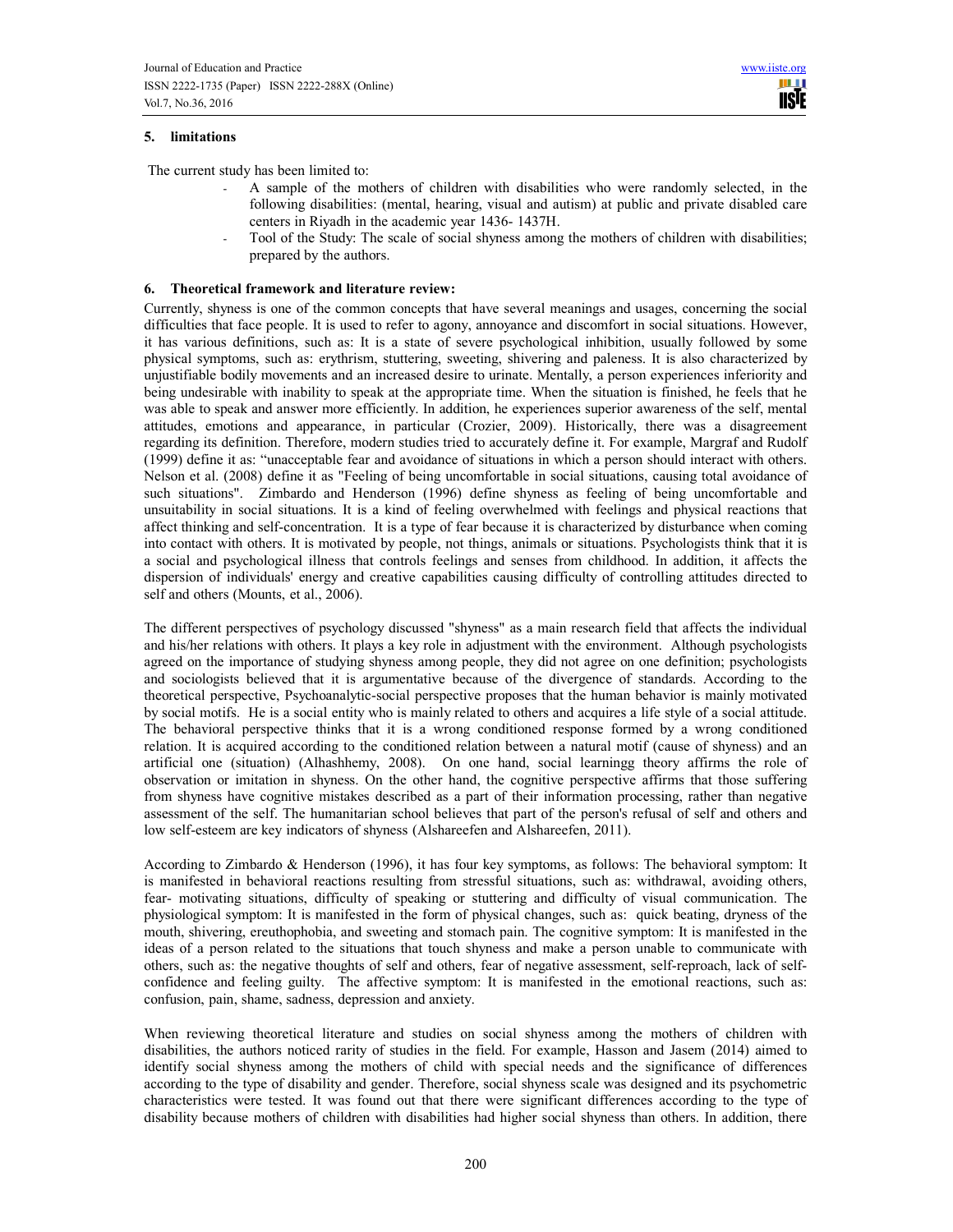were significant differences based on gender where the mothers of females had higher social shyness than those of males.

A group of studies investigated the psychological stresses of disability on mothers. For example, (Al Kandari, 2006) aimed to identify parental stresses among the mothers of children with mental disabilities. It covered (82) mothers and used Abidin scale (1995) to identify the differences of these stresses. It resulted in differences of stress intensity between the two groups according to the child's age and gender and the mother's age. In addition, these mothers experience severe pressures related to the child's ability to perform the expected role. They also experience medium intensity pressures related to their feeling of depression, sadness and anger. Merza (2011) aimed to investigate the relation of psychological stress to anxiety and depression among the mothers of children with mental disabilities, using the descriptive correctional approach. It covered a sample of (42) mothers, aged 25- 55. It concluded that there was a correctional relation between psychological stresses, on one hand, and anxiety and depression, on the other hand, among mothers. The higher educated mothers experience more psychological stresses, at least educationally. In addition, there were no differences based on the child's age and gender. Bakhsh (2002) aimed to identify family stresses that face the mothers of children with mental disabilities and their relation to family needs and social support. It was applied to (100) mothers of mentally disabled children in Jeddah enrolled in intellectual development center. While mothers aged 24- 45, children aged 6- 14. It used the scale of stresses for mothers of mentally disabled children, the scale of parents on mentally disabled children's needs and social support scale. It concluded that there was a significant correlation between stress and family needs of mothers of mentally disabled children and the offered social support. In addition, there was a significant correlation between stress and family needs of mothers of mentally disabled children, on one hand, and the offered social support, on the other hand. Bearry (1998) aimed to shed light on the nature of the mothers of mentally retarded children's attitudes towards their children. It was applied to (70) mothers, using the scale of mothers' attitudes towards mental disability. It concluded that having a mentally retarded child causes mother's isolation.

Others investigated the effect of a child with disability on mothers and family. For example, (Abdulaziz, 2012) aimed to identify the family of mentally disabled children's needs and their relation to gender, age and type of disability. It was conducted on (164) families of children with mental disabilities and enrolled at Mental Education Institutes for boys and girls in Jeddah. The author developed a scale of family needs. It concluded that there were statistically significant differences among the families of children with mental disabilities that could be attributed to gender variable. in favor of males and to the type of disability in favor of those with simple disability. However, there were no differences on their needs to be attributed to age. Katea (2006) aimed to identify the neurotic disorders among the mothers and fathers of the disabled in Libya. It covered a sample of (200) parents of children with physical- mental disabilities. They were compared to (200) parents with no disabled children. It used (Crown, Kresb and Salem). It revealed that there were statistically significant differences in favor of the fathers of disabled children rather than those of ordinary ones on the neurotic disorders, such as; anxiety, phobia, anxiety, transformative disorder and depression. Also, there were statistically significant differences in favor of the mothers of disabled children rather than those of ordinary ones on the neurotic disorders, such as; anxiety, phobia, anxiety, transformative disorder and depression. There were no differences between the parents on neurotic disorders. Malkosh and Yahya (1995) studied the psychological stresses and social support among the fathers and mothers of children with disabilities in Amman. It revealed that fathers and mothers of children with disabilities revealed a high rate of stress in compression to the fathers of ordinary children who did not have such changes. It also revealed that there was a positive relation between stress and social support. Elhadedy and Elkhateeb (1996) aimed to define the impact of the child's disability on families in Jordan and its relation to some changes. It applied the scale of family performance's comprehensive assessment designed by Mclinden to the fathers and mothers of (72) children, aged (3-8). It revealed that more than (50%) of them reported that the child's disability greatly affect the ability to coexist with disability and social relations. In addition, the child's age and th family's economic level had an effect on parental responses.

Holroyd (1982) aimed to identify psychological stress caused by disability and the elements of coexistence, using the scale of psychological stress of (66) paragraphs and (11) dimensions. It concluded that the families of disabled children tended to be socially isolated and the child's parents experience social isolation. In addition, those families revealed the symptoms of anxiety, depression and anger.

Commenting on literature

There is a rarity of Arab and foreign studies, to the authors' knowledge, that investigated the effect of disabilities, of various types, on social shyness among mothers.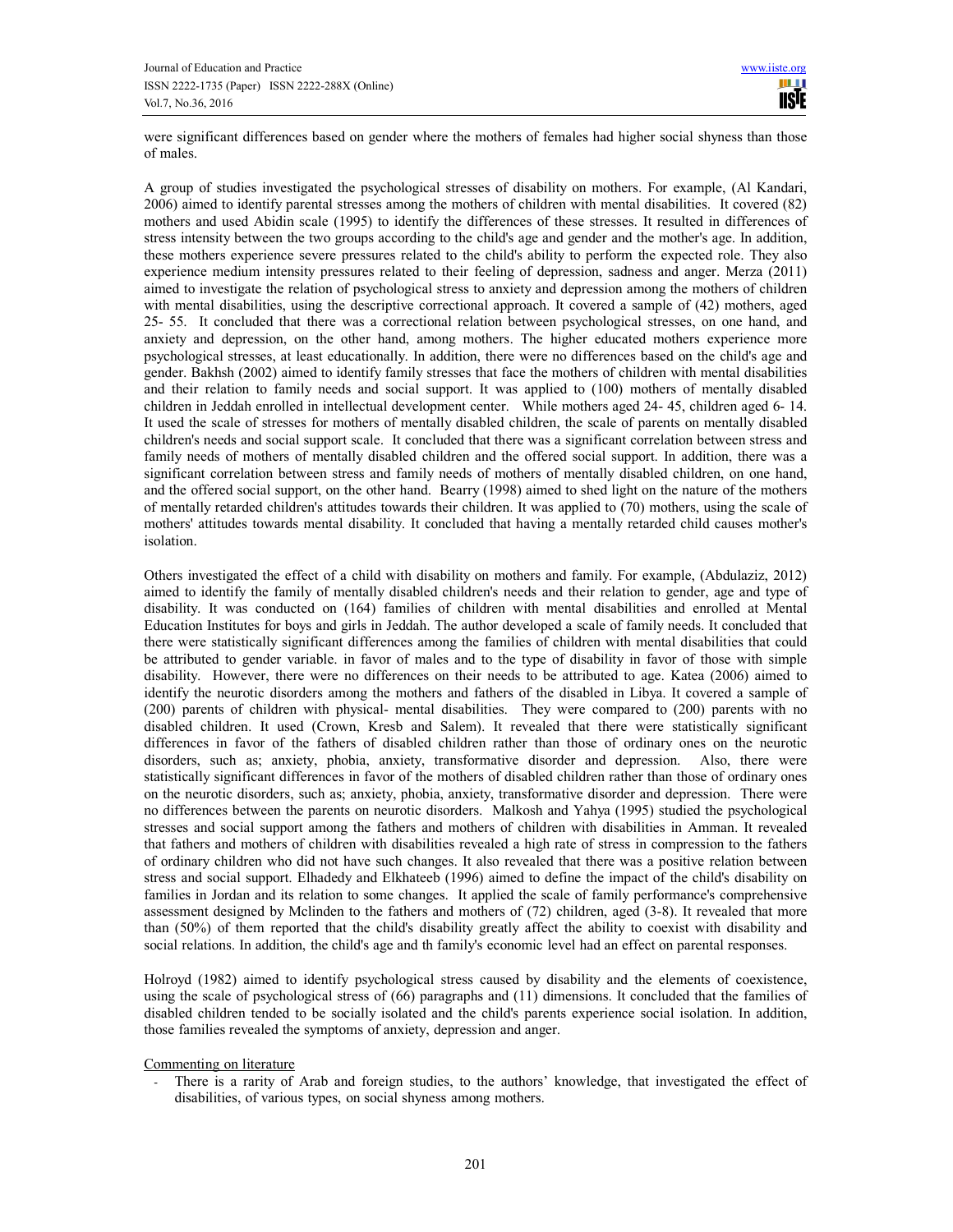- They mostly studied the effect of having a child on the parents' psychological stress, such as: Merza (2011), Al Kandari (2006), Bakhsh (2002) and Malkosh and Yahya (1995), suggesting that the result is psychological stress.
- Other studies, e.g. Holroyd (1982) and Beyary (1996), investigated its impact on causing social isolation that is related to shyness and includes an involuntary painful feeling of shame, fear, sensitivity of dealing with others and inability to communicate socially (Shiver, 2008).
- Results mostly agreed on the impact of disability on family, in general. Thus, it needs support of various forms, needs' estimation and facilitating access, as reported by (Abdulaziz, 2012) and (Bakhsh, 2002).

# 7. Methodology & Procedures:

Methodology:

The two authors used the analytical descriptive approach, to achieve the study's purpose and answer its questions. This approach is based on studying the phenomenon in reality by making an accurate description that expresses it quantitatively and qualitatively.

Population:

 The study covered the mothers of children with the following disabilities: mental, motor, visual, hearing, autism, multiple disabilities and Down syndrome in Riyadh. They were (500) mothers, distributed on (15) governmental locality and (10) non-governmental centers.

- Sample of the Study:

The sample of the study consisted of (146) mothers of children with disabilities in Riyadh who were arbitrarily selected from the centers and programs of governmental and non-governmental special education. Table (1) illustrates the distribution of the sample according to the various variables.

| No.  | Variable                                | levels                | Number | Percentage |
|------|-----------------------------------------|-----------------------|--------|------------|
|      |                                         | Mental                | 22     | 15.1%      |
|      |                                         | Visual                | 21     | 14.4%      |
|      | Type of disability                      | Hearing               | 21     | 14.4%      |
| $-1$ |                                         | Motor                 | 15     | $10.3\%$   |
|      |                                         | Multiple disabilities | 17     | 11.6%      |
|      |                                         | Autism                | 22     | 15.1%      |
|      |                                         | Down syndrome         | 28     | 19.2%      |
|      |                                         | Secondary and less    | 83     | 56.8%      |
| $-2$ | Academic qualification of<br>the mother | University            | 55     | 37.7%      |
|      |                                         | Post-graduate         | 8      | $5.5\%$    |
|      | of the<br>Economic<br>level<br>family   | Low                   | 61     | 41.8%      |
| $-3$ |                                         | Medium                | 61     | 41.8%      |
|      |                                         | Low                   | 24     | 16.4%      |

Table (1) the distribution of the participants according to the various variables

Tool of the Study:

The authors designed a questionnaire to collect data by reviewing literature related to the problem, represented in the social shyness among the mothers with disabilities. Its final form covered the following partss:

- The first part: consists of primary data of the sample that included:
- Type of disability: It has been dealt with as an ordinal variable with the following values: (1) mental, (2) autism, (3) hearing, (4) visual, (5) motor, (6) multiple and (7) Down syndrome.
- Economic level: It has been dealt with as an ordinal variable with the following values: (1) high income, (2) medium income and (3) low income.
- Educational qualification: It has been dealt with as an ordinal variable with the following values: (1) secondary and less, (2) university and (3) post-graduate.
- The second part Items of the questionnaire: Items of the second were scaled according to Likert five items scale, as follows: (5) totally agree, (4) agree, (3) neutral, (2) disagree and (1) totally disagree.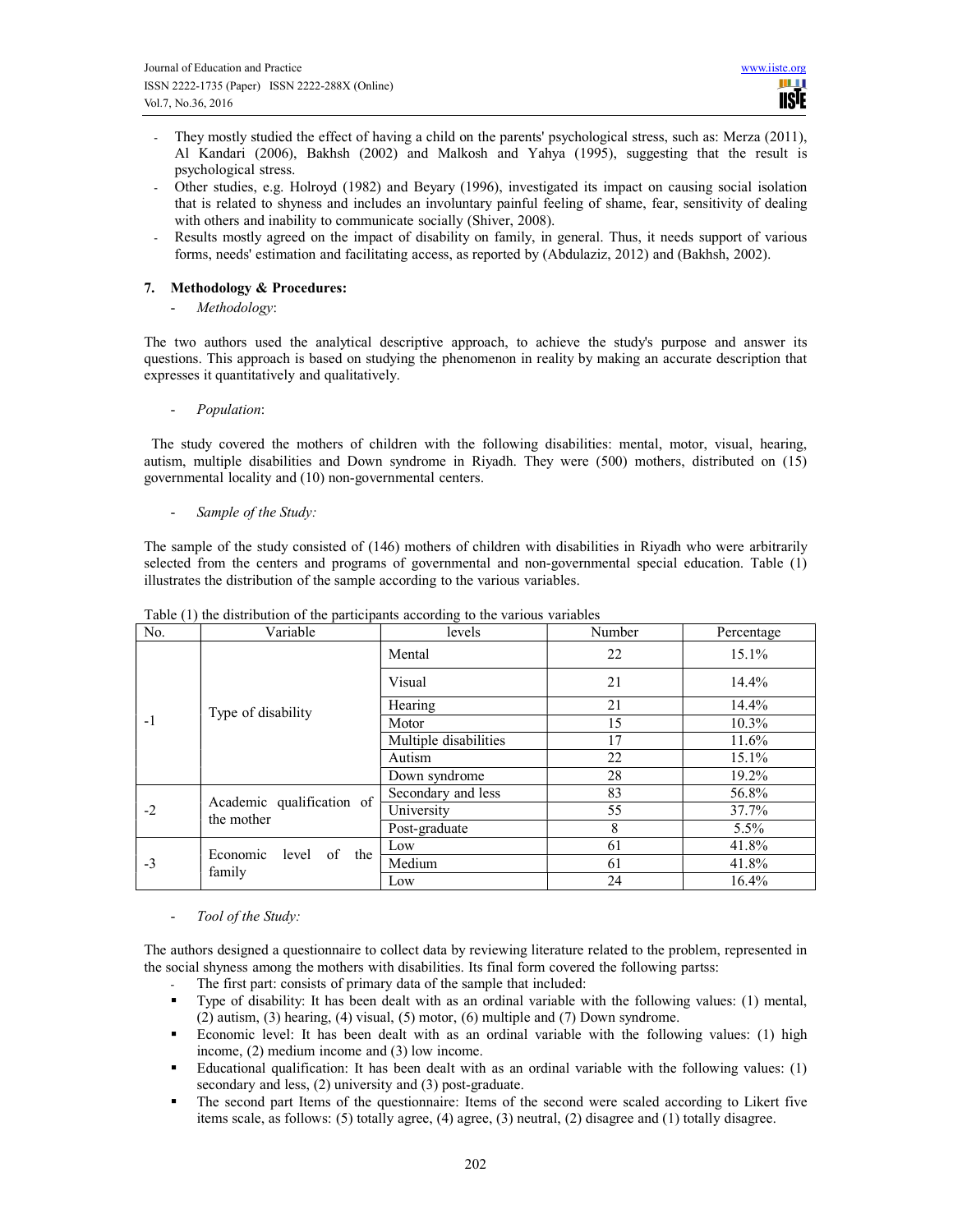Here, the procedures of testing validity and reliability of the items are listed:

- External validity:

The authors submitted the first form of the questionnaire to a number of specialized reviewers in Saudi universities to give their opinions of: clarity, sound wording and making modifications based on the arbitration tool.

Based on the notices and opinions of reviewers, some paragraphs were linguistically modified, others eliminated and others migrated. Consequently, the final form was obtained to be applied to the pilot sample; i.e. (20) mothers to statistically test the tool's validity and reliability.

Reliability:

To test the internal cohesion of the questionnaire, the authors estimated the values of Pearson Correlation Coefficient of each item and the total mark. Table (2) illustrates the values of Pearson Correlation Coefficient of each item and their statistical significance:

| $\sqrt{2}$     | Correlation    | Statistical  |           | Correlation    | Statistical  |
|----------------|----------------|--------------|-----------|----------------|--------------|
| Paragraph      | with the total | significance | Paragraph | with the total | significance |
|                | tool           |              |           | tool           |              |
|                | 0.76           | $0.00**$     | 15        | 0.75           | $0.00**$     |
| $\overline{2}$ | 0.63           | $0.003**$    | 16        | 0.87           | $0.00**$     |
| 3              | 0.69           | $0.00**$     | 17        | 0.88           | $0.00**$     |
| 4              | 0.77           | $0.00**$     | 18        | 0.80           | $0.00**$     |
| 5              | 0.89           | $0.00**$     | 19        | 0.85           | $0.00**$     |
| 6              | 0.83           | $0.00**$     | 20        | 0.86           | $0.00**$     |
| 7              | 0.82           | $0.00**$     | 21        | 0.87           | $0.00**$     |
| 8              | 0.70           | $0.00**$     | 22        | 0.91           | $0.00**$     |
| 9              | 0.69           | $0.00**$     | 23        | 0.82           | $0.00**$     |
| 10             | 0.85           | $0.00**$     | 24        | 0.90           | $0.00**$     |
| 11             | 0.78           | $0.00**$     | 25        | 0.78           | $0.00**$     |
| 12             | 0.82           | $0.00**$     | 26        | 0.70           | $0.001**$    |
| 13             | 0.70           | $0.001**$    | 27        | 0.79           | $0.00**$     |
| 14             | 0.76           | $0.00**$     | 28        | 0.71           | $0.00**$     |

Table (2) Values of correlation coefficient (28 paragraphs)

\*\* Statistically significant (a=0.05).

Table (2) shows the values of the paragraphs' correlation, rating (0.63-0.91). They all were statistically significant at the level of ( $\alpha$  = 0.05), suggesting the questionnaire's validity.

The authors estimated the tool's reliability using Cronbach's alpha that rated (0.97). Consequently, it is highly reliable and can be used as it gives accurate results. Table (3) illustrates the values of the paragraphs' reliability correlations, especially if a phrase is eliminated using Cronbach's alpha.

Table (3) of reliability values if the paragraph was eliminated indicated that such values rated (0.972-0.976). Thus, each paragraph contributed to the values of reliability coefficient, whether increase or decrease. Consequently, they were all maintained to contribute to the overall reliability coefficient.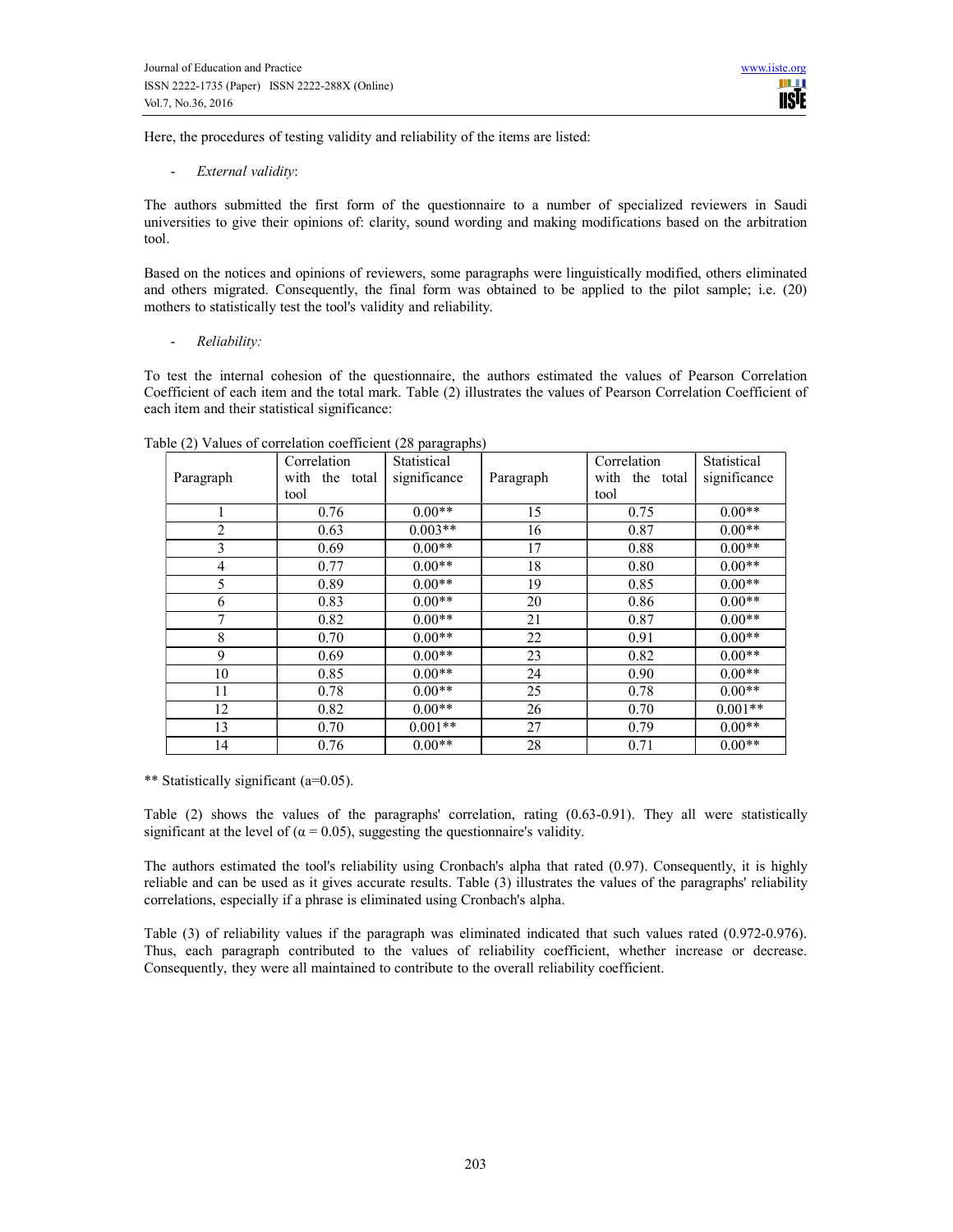|  |  |  | Table (3) the values of the paragraphs' reliability correlations, if a phrase is eliminated (28 paragraphs). |  |  |  |  |
|--|--|--|--------------------------------------------------------------------------------------------------------------|--|--|--|--|
|  |  |  |                                                                                                              |  |  |  |  |

| Paragraph No.  | The value of reliability | Paragraph No. | The value of            |
|----------------|--------------------------|---------------|-------------------------|
|                | coefficient if the       |               | reliability coefficient |
|                | paragraph was deleted.   |               | if the paragraph was    |
|                |                          |               | deleted.                |
| 1              | 0.973                    | 15            | 0.973                   |
| 2              | 0.974                    | 16            | 0.972                   |
| 3              | 0.976                    | 17            | 0.972                   |
| $\overline{4}$ | 0.973                    | 18            | 0.973                   |
| 5              | 0.973                    | 19            | 0.973                   |
| 6              | 0.973                    | 20            | 0.973                   |
| 7              | 0.973                    | 21            | 0.973                   |
| 8              | 0.974                    | 22            | 0.972                   |
| 9              | 0.974                    | 23            | 0.973                   |
| 10             | 0.973                    | 24            | 0.972                   |
| 11             | 0.973                    | 25            | 0.973                   |
| 12             | 0.973                    | 26            | 0.974                   |
| 13             | 0.974                    | 27            | 0.973                   |
| 14             | 0.973                    | 28            | 0.974                   |

- Data collection:

After designing the questionnaire in its final form and checking validity and reliability procedures, it was applied to the sample, i.e. (146) mothers.

- Statistical treatments:

The following statistical tools were used:

- 1. Pearson Correlation Coefficient to estimate internal consistency.
- 2. Cronbach's alpha to estimate the tool's reliability coefficient.
- 3. Frequencies and arithmetic means were used to estimate participants' responses.
- 4. Conducting one-way analysis of variance (ANOVA) according to the following variables: academic qualification, economic level and Biserial Correlation to estimate the shyness level of the mothers.

#### 8.Results and Discussion

To answer the first question" what is the level of social shyness among mothers of children with disabilities based on (type of disability, academic qualification and economic level) variables?"

Frequencies, percentage of responses and arithmetic means were estimated of each phrase (as shown in table 4)

|                |                                                                               |                | Strongly agree |       | Agree         |       | Neutral |       | Disagree |       | Strongly disagree |       |                      |
|----------------|-------------------------------------------------------------------------------|----------------|----------------|-------|---------------|-------|---------|-------|----------|-------|-------------------|-------|----------------------|
| No.            | Paragraph                                                                     | Freq.          | $\%$           | Freq. | $\frac{0}{0}$ | Freq. | $\%$    | Freq. | $\%$     | Freq. | $\frac{0}{0}$     | Means | Responses            |
|                | I feel embarrassed before my<br>if<br>family<br>was<br>accompanying my child. |                | 0.7%           | 17    | 11.6%         | 18    | 12.3%   | 35    | 24%      | 75    | 51.4%             | 1.86  | Strongly<br>disagree |
| $\overline{c}$ | I do not accompany my child<br>when paying social visits.                     | 15             | 10.3%          | 23    | 15.8%         | 24    | 16.4%   | 31    | 21.2%    | 53    | 36.3%             | 2.42  | Disagree             |
| 3              | Many people feel sympathy<br>me because of my<br>with<br>child.               | 33             | 22.6%          | 44    | 30.1%         | 27    | 18.5%   | 23    | 15.8     | 19    | 13%               | 3.33  | Neutral              |
| $\overline{4}$ | I avoid speaking about my<br>child before others.                             | 11             | 7.5%           | 24    | 16.4%         | 24    | 16.4%   | 26    | 17.8%    | 61    | 41.8%             | 2.30  | Disagree             |
| 5              | quitted<br>social<br>events<br>of<br>child's<br>because<br>my<br>disability.  | 11             | 7.5%           | 22    | 15.1%         | 20    | 13.7%   | 32    | 21.9%    | 61    | 41.8%             | 2.24  | Disagree             |
| 6              | I do no pay visits to (the<br>center-school) of my child<br>to avoid others.  |                | 0.7%           | 15    | 10.3%         | 16    | 11%     | 26    | 17.8%    | 88    | 60.3%             | 1.73  | Strongly<br>disagree |
| $\tau$         | My self-confidence is low<br>child's<br>of<br>because<br>my                   | $\overline{c}$ | .4%            | 17    | 11.6%         | 18    | 12.3%   | 28    | 19.2%    | 81    | 55.5%             | 1.84  | Strongly<br>disagree |

Table (4) Frequencies, percentage and arithmetic means of responses to the phrases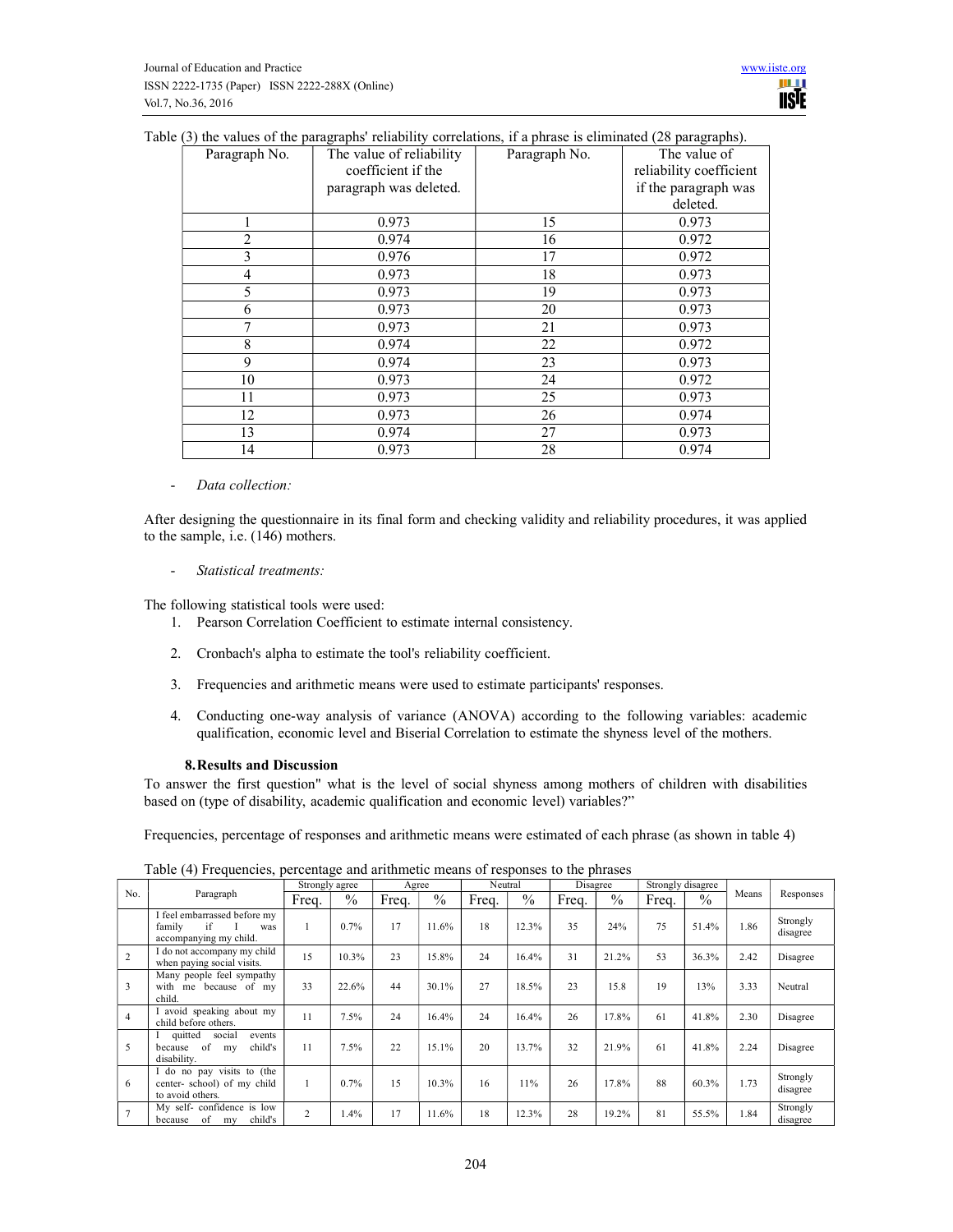#### Journal of Education and Practice www.iiste.org ISSN 2222-1735 (Paper) ISSN 2222-288X (Online) Vol.7, No.36, 2016



|     |                                                                                                                   | Strongly agree<br>Agree |       |       | Neutral       |       | Disagree      |       | Strongly disagree |       |               |       |                      |
|-----|-------------------------------------------------------------------------------------------------------------------|-------------------------|-------|-------|---------------|-------|---------------|-------|-------------------|-------|---------------|-------|----------------------|
| No. | Paragraph                                                                                                         | Freq.                   | $\%$  | Freq. | $\frac{0}{0}$ | Freq. | $\frac{0}{0}$ | Freq. | $\frac{0}{0}$     | Freq. | $\frac{0}{0}$ | Means | Responses            |
|     | disability.                                                                                                       |                         |       |       |               |       |               |       |                   |       |               |       |                      |
| 8   | I shiver and sweet when I<br>speak about my child's<br>disability.                                                | $\overline{3}$          | 2.1%  | 18    | 12.3%         | 17    | 11.6%         | 21    | 14.4%             | 87    | 59.6%         | 1.82  | Strongly<br>disagree |
| 9   | My heart beats increase If I<br>noticed<br>the<br>was<br>in<br>accompany of my child by<br>friends and neighbors. | $\mathbf{1}$            | 0.7%  | 18    | 12.3%         | 18    | 12.3%         | 20    | 13.7%             | 89    | 61%           | 1.78  | Strongly<br>disagree |
| 10  | I quitted social and voluntary<br>activities before my child's<br>disability.                                     | 13                      | 8.9%  | 25    | 17.1%         | 20    | 13.7%         | 28    | 19.2%             | 60    | 41.1%         | 2.33  | Disagree             |
| 11  | I feel a stomach pain while<br>accompanying my child to<br>social events.                                         | 5                       | 3.4%  | 18    | 12.3%         | 24    | 16.4%         | 19    | 13%               | 80    | 54.8%         | 2.10  | Disagree             |
| 12  | I stay far from others and try<br>not to talk a lot if I attended<br>a social event.                              | $\overline{4}$          | 2.7%  | 19    | 13%           | 23    | 15.8%         | 26    | 17.8%             | 74    | 50.7%         | 1.99  | Disagree             |
| 13  | The feeling of future safety<br>decreased because of my<br>child's disability.                                    | 20                      | 13.7% | 29    | 19.9%         | 20    | 13.7%         | 25    | 17.1%             | 52    | 35.6%         | 2.58  | Disagree             |
| 14  | do<br>$\mathbf I$<br>not<br>initiate<br>communication with others.                                                | 14                      | 9.6%  | 19    | 13%           | 24    | 16.4%         | 23    | 15.8%             | 66    | 45.2%         | 2.26  | Disagree             |
| 15  | work was negatively<br>Mv<br>affected because of my<br>child's disability.                                        | 18                      | 12.3% | 25    | 17.1%         | 20    | 13.7%         | 23    | 15.8%             | 60    | 41.1%         | 2.43  | Disagree             |
| 16  | Self-confidence<br>towards<br>others decreased because of<br>my child's disability.                               | 13                      | 8.9%  | 23    | 15.8%         | 20    | 13.7%         | 29    | 19.9%             | 61    | 41.8%         | 2.30  | Disagree             |
| 17  | I experience hypersensitive<br>towards<br>criticism<br>$_{\text{or}}$<br>reproach by others.                      | 22                      | 15.1% | 35    | 24%           | 14    | 9.6%          | 28    | 19.2%             | 47    | 32.2%         | 2.77  | Neutral              |
| 18  | I feel less productive at<br>(work and home) because of<br>my child's disability.                                 | 26                      | 17.8% | 35    | 24%           | 14    | 9.6%          | 28    | 19.2%             | 43    | 29.5%         | 2.81  | Neutral              |
| 19  | My nervousness increased in<br>dealing with my children<br>because<br>of my<br>child's<br>disability.             | 29                      | 19.9% | 29    | 19.9%         | 20    | 13.7%         | 23    | 15.8%             | 45    | 30.8%         | 2.82  | Neutral              |
| 20  | I became nervous in dealing<br>with others because of my<br>child's disability.                                   | 20                      | 13.7% | 24    | 16.4%         | 24    | 16.4%         | 28    | 19.2%             | 50    | 34.2%         | 2.56  | Disagree             |
| 21  | I stutter when acquaintances<br>ask me about my child.                                                            | 6                       | 4.1%  | 21    | 14.4%         | 17    | 11.6%         | 26    | 17.8%             | 76    | 52.1%         | 2.00  | Disagree             |
| 22  | I experience anxiety and<br>embarrassment<br>when<br>entering local stores with my<br>child.                      | 26                      | 17.8% | 35    | 24%           | 14    | 9.6%          | 28    | 19.2%             | 43    | 29.5%         | 2.17  | Disagree             |
| 23  | I prefer isolation because of<br>my child's disability.                                                           | 13                      | 8.9%  | 19    | 13%           | 20    | 13.7%         | 26    | 17.8%             | 68    | 46.6%         | 2.19  | Disagree             |
| 24  | I make excuses to refuse<br>social events.                                                                        | 13                      | 8.9%  | 22    | 15.1%         | 18    | 12.3%         | 28    | 19.2%             | 65    | 44.5%         | 2.24  | Disagree             |
| 25  | When being visited, I prefer<br>to let my child in his room.                                                      | 11                      | 7.5%  | 20    | 13.7%         | 20    | 13.7%         | 31    | 21.2%             | 64    | 43.8%         | 2.19  | Disagree             |
| 26  | I am afraid of people's irony<br>of my child.                                                                     | 26                      | 17.8% | 27    | 18.5%         | 19    | 13%           | 19    | 13%               | 55    | 37.7%         | 2.65  | Neutral              |
| 27  | My face reddens when there<br>is a comment on my child's<br>condition.                                            | 12                      | 8.2%  | 29    | 19.9%         | 20    | 13.7%         | 29    | 19.9%             | 56    | 38.4%         | 2.39  | Disagree             |
| 28  | I cannot have food with my<br>child in public places.                                                             | 10                      | 6.8%  | 18    | 12.3%         | 20    | 13.7%         | 22    | 15.1%             | 76    | 52.1%         | 2.06  | Disagree             |
|     | Total                                                                                                             | 379                     | 9.2%  | 670   | 16.3%         | 553   | 13.5%         | 731   | 17.8%             | 1755  | 42.9%         | 2.31  | Disagree             |

Table (4) illustrates the general means of social shyness among the mothers of children with disabilities in Riyadh rated (2.31) (disagree), i.e. It was low. "Many people feel sympathy with me because of my child" ranked first with a mean of "3.33" (neutral). It was followed by "My nervousness increased in dealing with my children because of my child's disability", with a mean of (2.88) (neutral). "I feel less productive at (work and home) because of my child's disability" ranked third, with a mean of (2.81) (neutral). Additionally, mothers disagreed on the following phrases. "I shiver and sweet when I speak about my child's disability" was ranked first with a means of (1.82) (strongly disagree). It was followed by "my self- confidence is low because of my child's disability" with a means of (1.82) (strongly disagree). "I feel embarrassed before my family if I am accompanying my child" ranked last with a means of (1.86) (strongly disagree). It is contrary Hasson and Jasem (2014) that concluded that the mothers of children with disabilities had higher social shyness than the ordinary ones. It also contradicts that of Bearry (1996) reporting that having a mentally disabled child was a cause of the family's isolation. In addition, it contradicts (Holroyad,1982) reporting that families of disabled members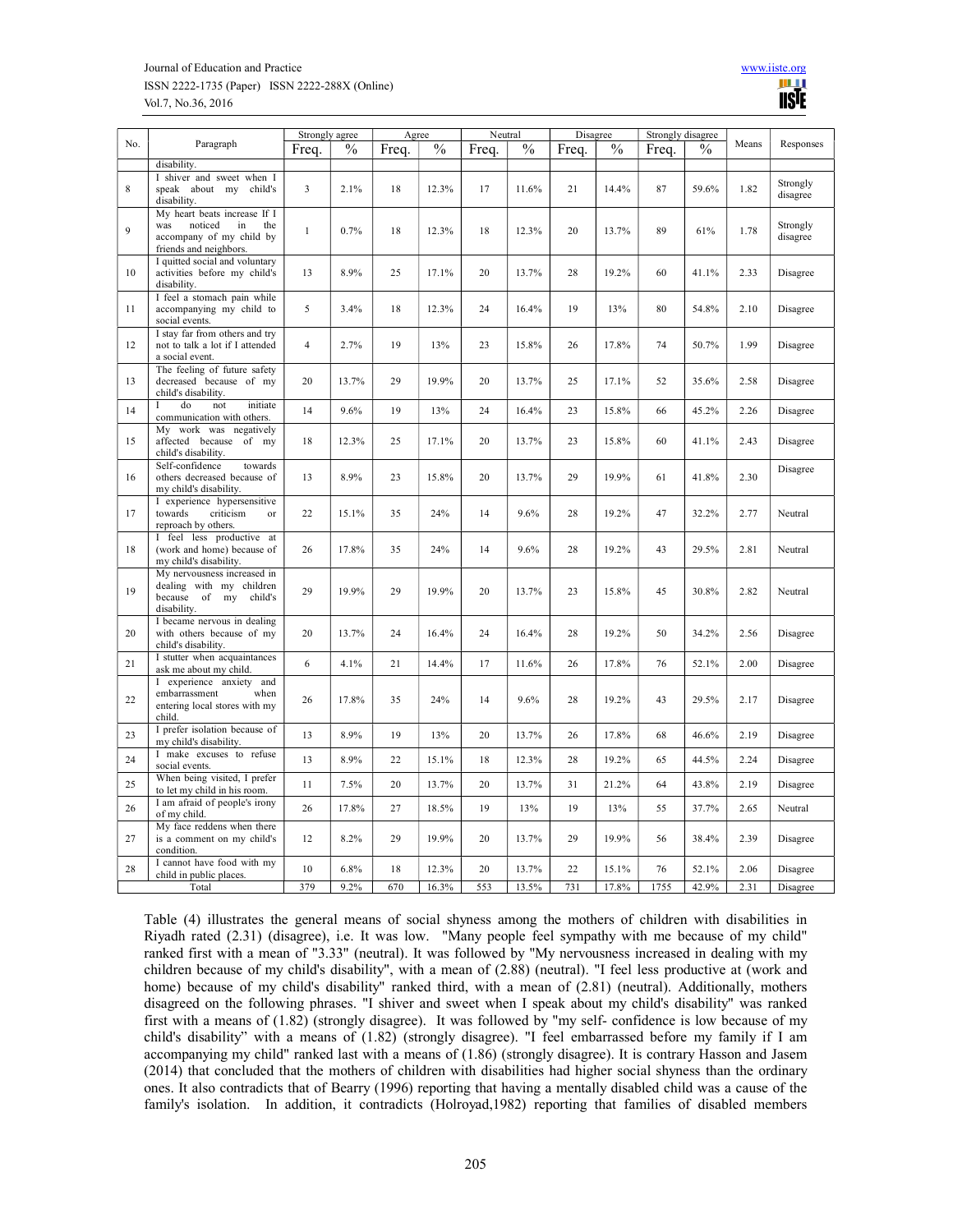isolated themselves and that the parents of a disabled child experienced social isolation. The authors believe that the low rate of experiencing social shyness by the mothers of children with disabilities in Riyadh may be natural because of its strong family structure. Many families in Riyadh are extended ones. Hence, the mother experiences fewer burdens. Disagreement on "I feel embarrassed before my family if I was accompanying my child" indicates social support as well as a religious one received by the mother. Accepting a disabled child is part of the Saudi Muslim faith. It is also a belief in destiny. In addition, governmental support plays a part by offering educational centers for the disabled and offering a financial one to them by th concerned parties.

Therefore, the current study used one-way variance analysis to identify the differences among the participants according to (qualification, economic level and type of disability) variables on the dependent one (shyness level) (as shown in table 5).

| Variables            | of<br>Source<br>variance | Total of squares | Freedom<br>degrees | Statistical<br>Means<br>of<br>squares | "F"<br>value | Statistical<br>significance |
|----------------------|--------------------------|------------------|--------------------|---------------------------------------|--------------|-----------------------------|
|                      | Between<br>groups        | 1141.688         | $\overline{2}$     | 570.844                               |              |                             |
| <b>Qualification</b> | Within<br>groups         | 125879.051       | 143                | 880.273                               | 0.648        | 0.524                       |
|                      | Total                    | 127020.740       | 145                |                                       |              |                             |
|                      | <b>Between</b><br>groups | 7013.387         | 2                  | 3506                                  |              | $*0.017$                    |
| Economic level       | Within<br>groups         | 120007.352       | 143                | 839.212                               | $4.179*$     |                             |
|                      | Total                    | 127020.740       | 145                |                                       |              |                             |
| of                   | <b>Between</b><br>groups | 14280.854        | 6                  | 2380.142                              |              | $0.010*$                    |
| Type<br>disability   | Within<br>groups         | 112739.886       | 139                | 811.078                               | $2.935*$     |                             |
|                      | Total                    | 127020.740       | 145                |                                       |              |                             |

Table (5): results of one-way variance analysis according to the study's variables.

Table (5) illustrates that the variance of shyness level according to the economic level and type of disability was statistically significant at the level of (0.05), while academic qualification's differences were not.

Therefore, a multiple comparisons test was conducted to define the source of differences.

Table (6) the significance of differences on the means of shyness level among the participants that can be attributed to the economic level

| $\blacksquare$<br>Economic<br>level's variables | $L$ OW | Medium   | тт•<br>H1gh      |
|-------------------------------------------------|--------|----------|------------------|
| -<br>Low                                        |        | $0.041*$ | $0.009*$         |
| Medium                                          |        |          | 0.272<br>V.∠ / ∠ |

Table (6) the significance of differences on the means of shyness level among the participants that can be attributed to those with low and medium economic level in favor of the medium economic level. This agrees with (Elhadedy and Elkhateeb, 1996) that reported that the economic level of the family has a significant effect on parental responses. The authors think that it can be attributed to the impact of disability on low and medium economic level families greater than those of high income because the later have larger and greater solutions in dealing with the disabled child by dedicating a servant, for example, to fulfill his needs, hiring a special tutor to develop the child's skills and abilities or admitting their child to a specialized internal center.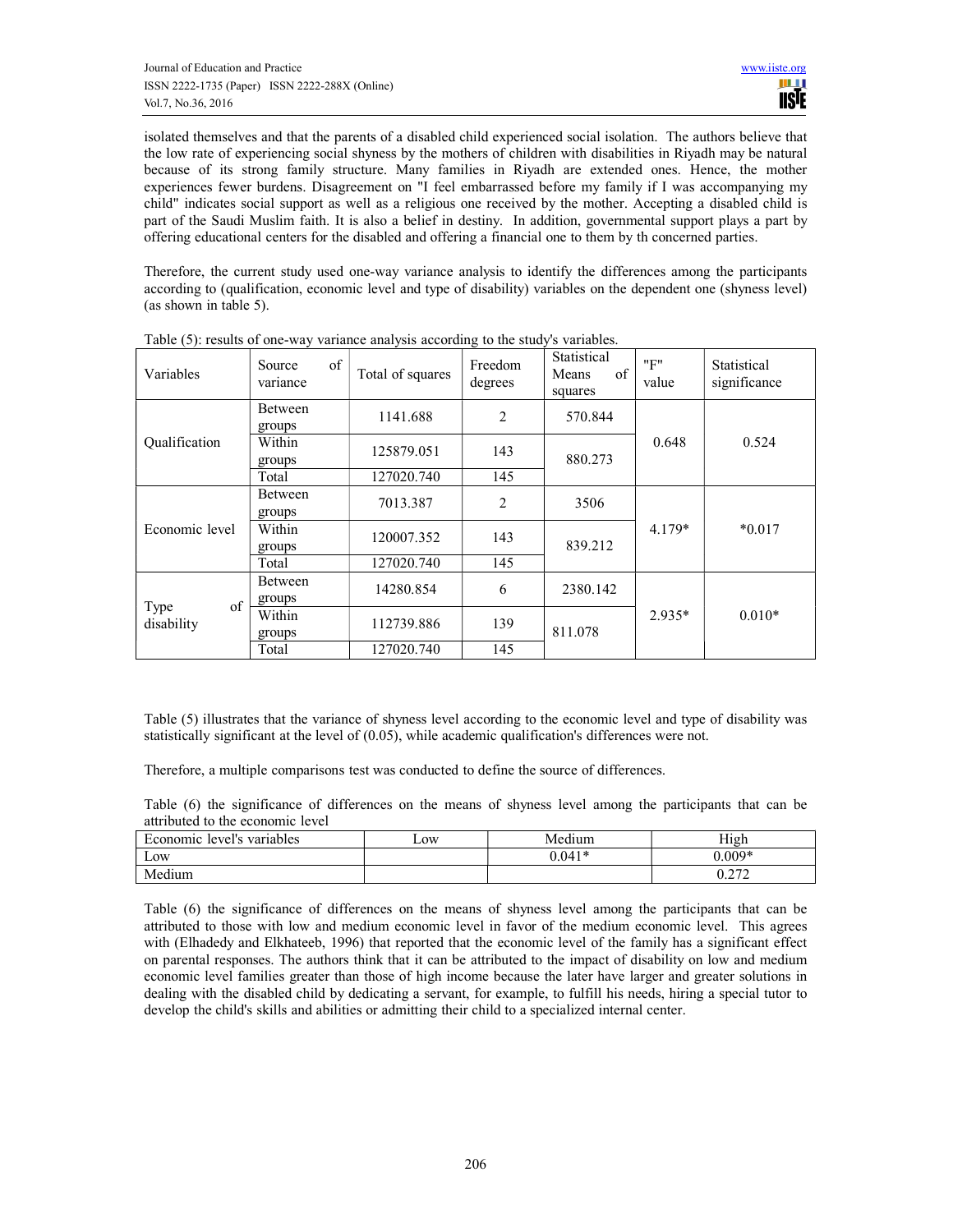Table (7) the significance of differences on the means of shyness level among the participants that can be attributed to the type of disability

| . .<br>Type of disability | Mental | Visual | Hearing  | Motor    | Multiple<br>disabilities | Autism   | Down<br>syndrome |
|---------------------------|--------|--------|----------|----------|--------------------------|----------|------------------|
| Mental                    |        | 0.116  | 0.683    | 0.132    | 0.878                    | $0.041*$ | 0.918            |
| Visual                    |        |        | $0.051*$ | 0.940    | 0.187                    | $0.000*$ | 0.079            |
| Hearing                   |        |        |          | $0.064*$ | 0.594                    | 0.106    | 0.742            |
| Motor                     |        |        |          |          | 0.198                    | $0.001*$ | $0.096*$         |
| Multiple                  |        |        |          |          |                          | $0.040*$ | 0.797            |
| disabilities              |        |        |          |          |                          |          |                  |
| Autism                    |        |        |          |          |                          |          | 0.40             |

 Table (7) illustrates that there are statistically significant differences among the means of social shyness' level among the mothers of children with mental disability or autism in favor of autism; between visual and hearing disabilities in favor of the hearing one; between hearing and motor disabilities in favor of the hearing one; between motor disability and autism in favor of autism; between motor disability and Down syndrome in favor of the later; and between multiple disabilities and autism in favor of autism. Autism has the severest impact on the mother. It is followed by hearing, mental, multiple, Down syndrome disabilities (despite it is the most common type of mental disabilities, the authors think to look for it separately for many considerations. For example, it is the most common type of mental disability at birth, representing (5-6 %) of them. However, it represents an independent entity due to its causes and features. In addition, there are specialized centers in Riyadh). Motor and visual disabilities are ranked last. This agrees with (Hasson and Jasem, 2014), indicating that they have the most common effects on mothers of children with disabilities, as follows: mental, visual and motor disabilities, respectively. Thus, it could be concluded that the most effective disabilities on mothers are autism, hearing and mental disabilities because autism has many features, e.g. weak linguistic communication and social communication due to the additional agony for mothers, unlike other disabilities. Hearing and mental disabilities are ranked second and third, respectively because they need specialized centers other than others because of having an effect on the social communication of the children themselves because of lacking language and the low marks of intelligence. The least ranked ones regarding their effect on the mother are motor and visual disabilities because of the easiness of communication on the mother and self- expression and the availability of their educational and social services.

In order to answer the second question: "Is there a relationship among the level of social shyness and each variable among the mothers of children with disabilities in Riyadh?" Biserial Correlation Coefficient has been estimated between the level of social shyness and the variables of the study. Table (8) illustrates the means and standard deviations of the variables. Table (9) shows Biserial Correlations between the variables of the study.

| Variable               | Arithmetic Means | Standard deviation |  |  |
|------------------------|------------------|--------------------|--|--|
| Shyness level          | 64.30            | 29.59              |  |  |
| Academic qualification | 1.48             | 0.60               |  |  |
| Type of disability     | 4.10             | 2.13               |  |  |
| Economic level         | 1.74             | 0.72               |  |  |

Table (8) arithmetic means and standard deviations of the study's variables

Table (9) Correlation coefficients among the variables and the level of social shyness among the mothers

| Variable               | Correlation coefficient | Statistical significance |
|------------------------|-------------------------|--------------------------|
| Academic qualification | 0.084                   | 0.314                    |
| Type of disability     | 0.164                   | $0.080*$                 |
| Economic level         | 0.234                   | $0.005*$                 |

Table (9) shows that the value of statistical significance of the correctional coefficient between social shyness; level and academic qualification was greater than (0.05); there was no relation. The value of statistical significance of the correlation between the level of social shyness and the type of disability and economic level was less than 0.05; there is a relation between them. This agrees with (Elhadedy and Elkhateeb, 1994), reporting that the economic level of the family had an impact on the parents of disabled children. It also agrees with the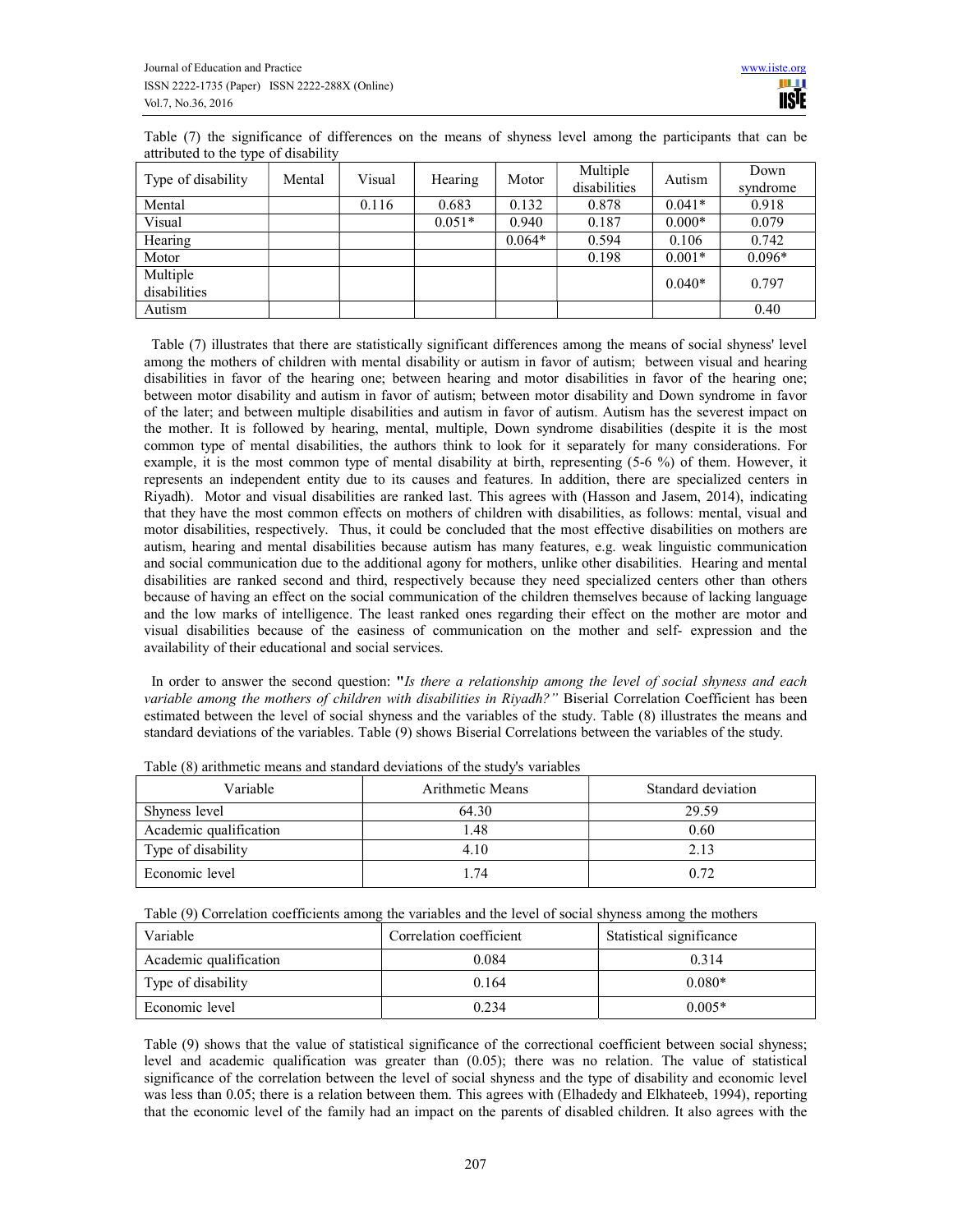current study's first question. It can be interpreted that it greatly contributes to mitigating the impact of disability by benefiting from educational specialists and mothers in the education and supervision of the disabled child, which is not available to the families of low and medium economic level. It differs regarding the impact of academic qualification with Merza (2011) reporting that the higher educated mothers are affected more those with low education. Results indicated that it has no effect on the level of shyness. The authors think that the type of disability affects social shyness is logical because each one has its own features and needs. There is also a difference in supporting services provided according to the type of disability, where some types receive more support.

In order to answer the third question: "What is the order for the variables that contribute to analyzing the variance in the shyness variable among the mothers of children with disabilities? Coefficient analysis was used to estimate the variance of shyness level among the mothers due to these variables (as shown in table 10).

| No.            | Variable                                                                                           | The<br>percentage<br>of variance | The<br>percentage<br>attributed to<br>other factors | The accumulative<br>percentage of<br>variance |
|----------------|----------------------------------------------------------------------------------------------------|----------------------------------|-----------------------------------------------------|-----------------------------------------------|
| $\mathbf{1}$   | I feel embarrassed before my family if I was<br>accompanying my child.                             | 61.1%                            | 38.900%                                             | 61.1%                                         |
| $\overline{2}$ | I do not accompany my child when paying social<br>visits.                                          | 5.93%                            | 94.070%                                             | 5.93%                                         |
| $\overline{3}$ | Many people feel sympathy with me because of<br>my disabled child.                                 | 3.868%                           | 96.132%                                             | 3.868%                                        |
| $\overline{4}$ | I avoid speaking about my child before others.                                                     | 3.008%                           | 96.992%                                             | $\theta$                                      |
| 5              | I quitted social events because of my child's<br>disability.                                       | 2.794%                           | 97.206%                                             | $\boldsymbol{0}$                              |
| 6              | I do no pay visits to (the center- school) of my<br>child to avoid others.                         | 2.633%                           | 97.367%                                             | $\theta$                                      |
| $\overline{7}$ | My self- confidence is low because of my child's<br>disability.                                    | 2.633%                           | 97.367%                                             | $\overline{0}$                                |
| 8              | I shiver and sweet when I speak about my child's<br>disability.                                    | 2.453%                           | 97.547%                                             | $\theta$                                      |
| 9              | My heart beats increase If I was noticed in the<br>accompany of my child by friends and neighbors. | 2.165%                           | 97.835%                                             | $\Omega$                                      |
| $10\,$         | I quited social and voluntary activities before my<br>child's disability.                          | 1.834%                           | 98.166%                                             | $\overline{0}$                                |
| 11             | I feel a stomach pain while accompanying my<br>child to social events.                             | 1.600%                           | 98.400%                                             | $\theta$                                      |
| 12             | I stay far from others and try not to talk a lot if I<br>attended a social event.                  | 1.378%                           | 98.622%                                             | $\Omega$                                      |
| 13             | The feeling of future safety decreased because of<br>my child's disability.                        | 1.300%                           | 98.700%                                             | $\overline{0}$                                |
| 14             | I do not initiate communication with others.                                                       | 1.147%                           | 98.853%                                             | $\overline{0}$                                |
| 15             | My work was negatively affected because of my<br>child's disability.                               | 0.902%                           | 99.098%                                             | $\theta$                                      |
| 16             | Self-confidence towards others decreased because<br>of my child's disability.                      | 0.888%                           | 99.112%                                             | $\Omega$                                      |
| 17             | I experience hypersensitive towards criticism or<br>reproach by others.                            | 0.803%                           | 99.197%                                             | $\boldsymbol{0}$                              |
| 18             | I feel less productive at (work and home) because<br>of my child's disability.                     | 0.715%                           | 99.285%                                             | $\mathbf{0}$                                  |
| 19             | My nervousness increased in dealing with my<br>children because of my child's disability.          | 0.651%                           | 99.349%                                             | $\theta$                                      |
| 20             | I became nervous in dealing with others because of<br>my child's disability.                       | 0.622%                           | 99.378%                                             | $\overline{0}$                                |
| 21             | I stutter when acquaintances ask me about my<br>child.                                             | 0.551%                           | 99.449%                                             | $\boldsymbol{0}$                              |

Table (10) the percentage of variance of shyness' level among the mothers due to these variables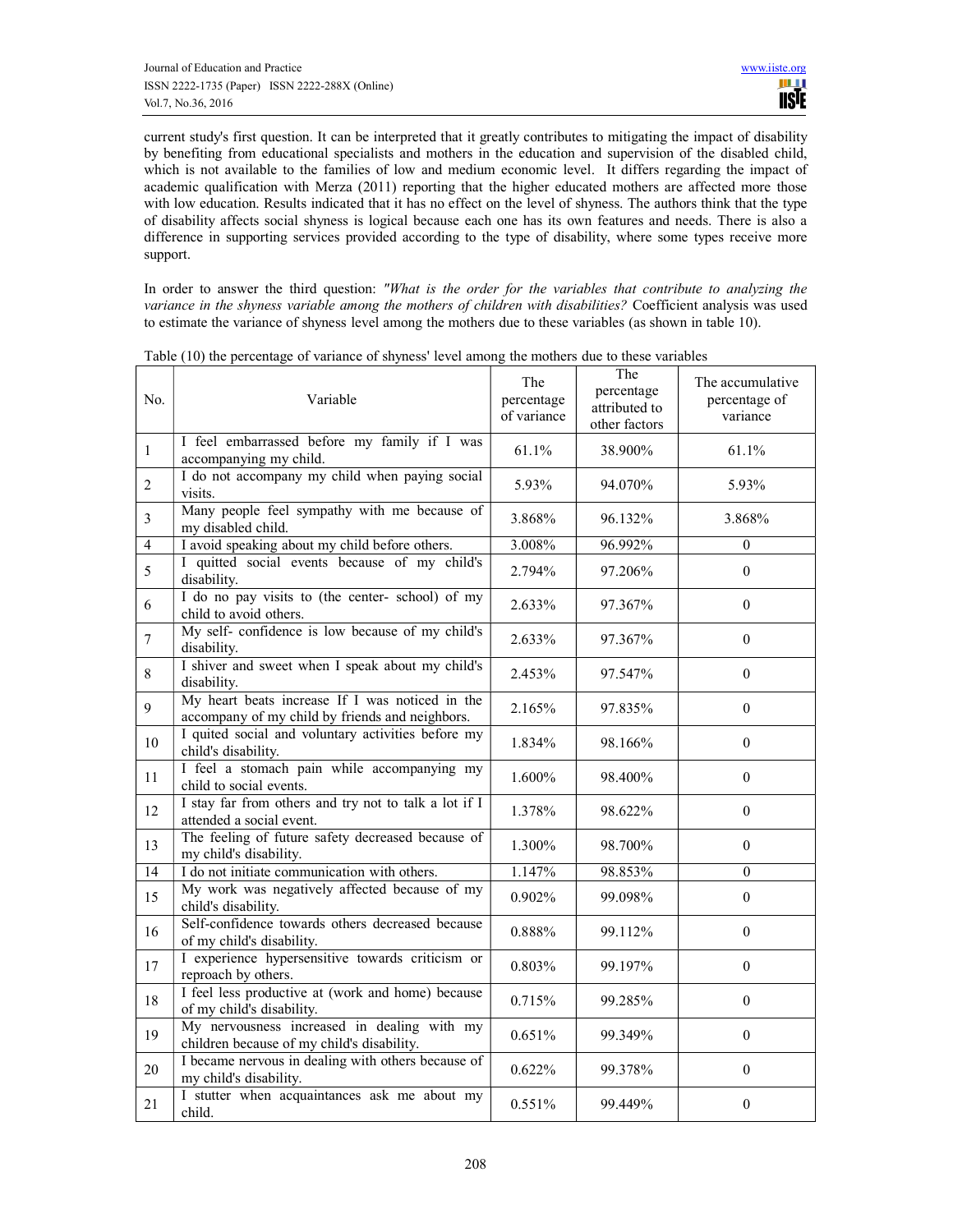| No.   | Variable                                                                            | The<br>percentage<br>of variance | The<br>percentage<br>attributed to<br>other factors | The accumulative<br>percentage of<br>variance |
|-------|-------------------------------------------------------------------------------------|----------------------------------|-----------------------------------------------------|-----------------------------------------------|
| 22    | I experience anxiety and embarrassment when<br>entering local stores with my child. | 0.547%                           | 99.453%                                             | $\theta$                                      |
| 23    | I prefer isolation because of my child's disability.                                | 0.415%                           | 99.585%                                             |                                               |
| 24    | I make excuses to refuse social events.                                             | 0.403%                           | 99.597%                                             |                                               |
| 25    | When being visited, I prefer to let my child in his<br>room.                        | 0.361%                           | 99.639%                                             | 0                                             |
| 26    | I am afraid of people's irony of my child.                                          | 0.349%                           | 99.651%                                             |                                               |
| 27    | My face reddens when there is a comment on my<br>child's condition.                 | 0.287%                           | 99.713%                                             | $\Omega$                                      |
| 28    | I cannot have food with my child in public places.                                  | 0.198%                           | 99.802%                                             | 0                                             |
| Total |                                                                                     | $100\%$                          | 100%                                                | 70.90%                                        |

Table (10) illustrates the variables according to their role in the percentage of variance on the level of social shyness among mothers. It also illustrates that they could be summarized into three only. The first three phrases contribute to explaining (70.9%) of the total variance of the level of social shyness among mothers, as follows "I feel embarrassed before my family if I was accompanying my child", because the mothers strongly disagreed on this indicating that their shyness is low; "I do not accompany my child when paying social visits" was refused indicating their high level of shyness; "many people feel sympathy with me because of my child" received a neutral response.

#### 9. Recommendations

- Conducting more studies on the impact of disability on the family, in general, and mothers, in particular.
- Offering programs of social and psychological support to all members of families of children with disabilities.
- Holding individual and group counseling sessions to the families of children with disabilities that discuss positive examples of families adjusted to disability.
- Holding educational programs to the mothers of children with disabilities that offer the appropriate styles of dealing with disabled children.
- Using the scale of social shyness prepared by the authors at the governmental and non-governmental private centers and education centers as a means of revealing social shyness among the mothers of children with disabilities.

#### Reference

Abdulaziz, O. (2012). The family with a mental disabled's needs and their relations to gender, age and severity of disability. The International Interdisciplinary Journal of Education, 1 (11), 801- 812.

Al Kandari, H..(2006). Parenting stressors of mothers of children with and without disabilities. Journal of social sciences,  $34(3)$ ,  $11-30$ .

Bakhsh, A. (2002). Family stress among the mothers of mentally disabled children and their relation to social needs and support. Journal of studies, 2 (29), 215- 237.

Beary, A.(1998). Parental attitudes towards the mentally retarded child: a field study on Intellectual Education Institute, Jeddah. Umm Al-Qura University Journal of academic research- Saudi Arabia, 11 (17), 348 – 388.

Crozier, R. (2009). Shyness. (Moataz Saeed Abdullah, Trans.). Kuwait: Knowledge world publications.

Elhadedy, M. & Elkhateeb, J. (1996). The impact of the child's disability on the family. Journal of educational science studies, 7, 10-33.

Elhashemy, A. M. (2008). Psychological guidance and counseling and preventive mental health (4th ed.). Beirut: Dar Elhilal.